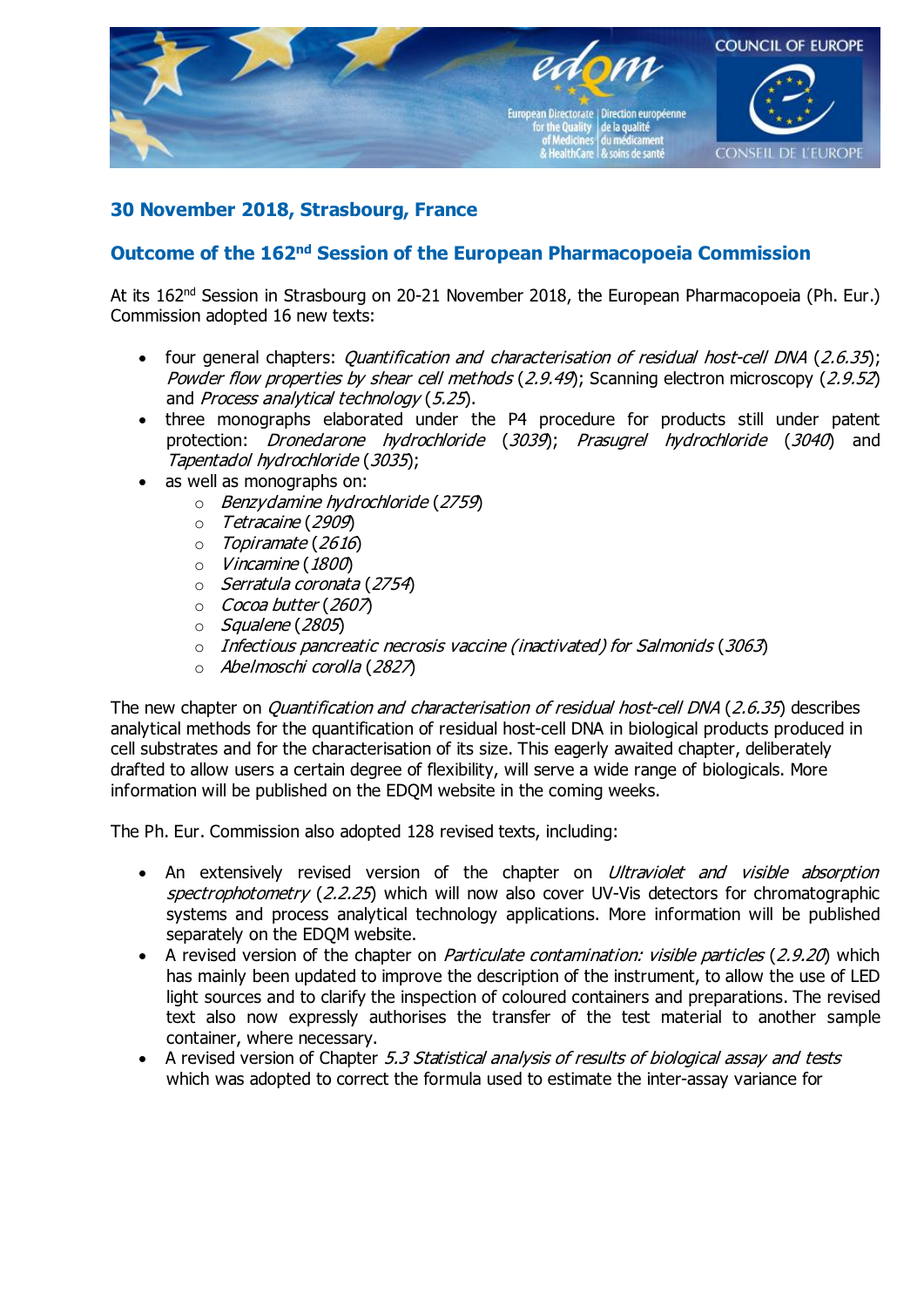

heterogeneous combination of assay results. Consequently, a new version of the EDQM CombiStats software will be provided to users. More information will be published separately on the EDQM website.

A revised version of Chapter 2.6.33 on Residual pertussis toxin, in which the histamine sensitisation test in mice has been replaced with a standardised CHO cell-clustering assay for residual pertussis toxin testing, based on the results of two EDQM collaborative studies. Ten monographs on acellular pertussis vaccines have also been revised accordingly. This constitutes a major 3Rs achievement. More information will be published on the EDQM website in the coming weeks.

The Ph. Eur. Commission also approved a revised version of the Guide for the elaboration and use of monographs on vaccines and immunosera for human use. This quide has undergone a general update to incorporate the experience accumulated over the last decade in elaborating monographs for vaccines and immunosera for human use. More information will be published on the EDQM website in the coming weeks.

The Ph. Eur. Commission also decided to take immediate actions to revise the Oxytetracycline hydrochloride ( $0198$ ) monograph in response to issues reported since its implementation in January 2017. In the weeks to come, users will be provided with separate information both on this revision, which will become effective in the 10<sup>th</sup> Edition of the Ph. Eur., and on all the texts adopted at the latest session.

Another decision taken by the Commission was to restructure *Section 3. Materials for [containers and](https://www.edqm.eu/en/news/ph-eur-section-3-materials-and-containers-clarification-legal-status)* [Containers](https://www.edqm.eu/en/news/ph-eur-section-3-materials-and-containers-clarification-legal-status) of the Ph. Eur. to clarify the non-mandatory status of the texts related to medical devices. A new subsection 3.3 will be created for this purpose.

All of the adopted texts help ensure that the Ph. Eur. remains up to date and in line with the latest regulatory developments and scientific state of the art; they will be effective from 1 January 2020 and will be published in 10<sup>th</sup> Edition of the Ph. Eur.

Finally, the Ph. Eur. Commission decided to add 12 new texts – including a new chapter on *Balances*  $(2.1.7)$  – to its work programme. The list of all adopted texts will also be made available on this [page](https://www.edqm.eu/en/european-pharmacopoeia-work-programme-607.html) of the EDQM website, while the Ph. Eur. publication schedule can be found [here.](https://www.edqm.eu/sites/default/files/publication_calendar_for_the_9th_edition_pheur_july_2016.pdf)

The next session of the Ph. Eur. Commission will take place on 19-20 March 2019.

Contact: Caroline Larsen Le Tarnec, Public Relations Division, EDQM, Council of Europe Tel.: +33 (0) 3 88 41 28 15 - E-mail: [caroline.letarnec@edqm.eu](mailto:caroline.letarnec@edqm.eu)

Note for the Editor: Further information is available on the internet site https://www.edgm.eu/ The EDQM is a leading organisation that protects public health by enabling development, supporting implementation, and monitoring the application of quality standards for safe medicines and their safe use. Our standards are recognised as a scientific benchmark worldwide. The European